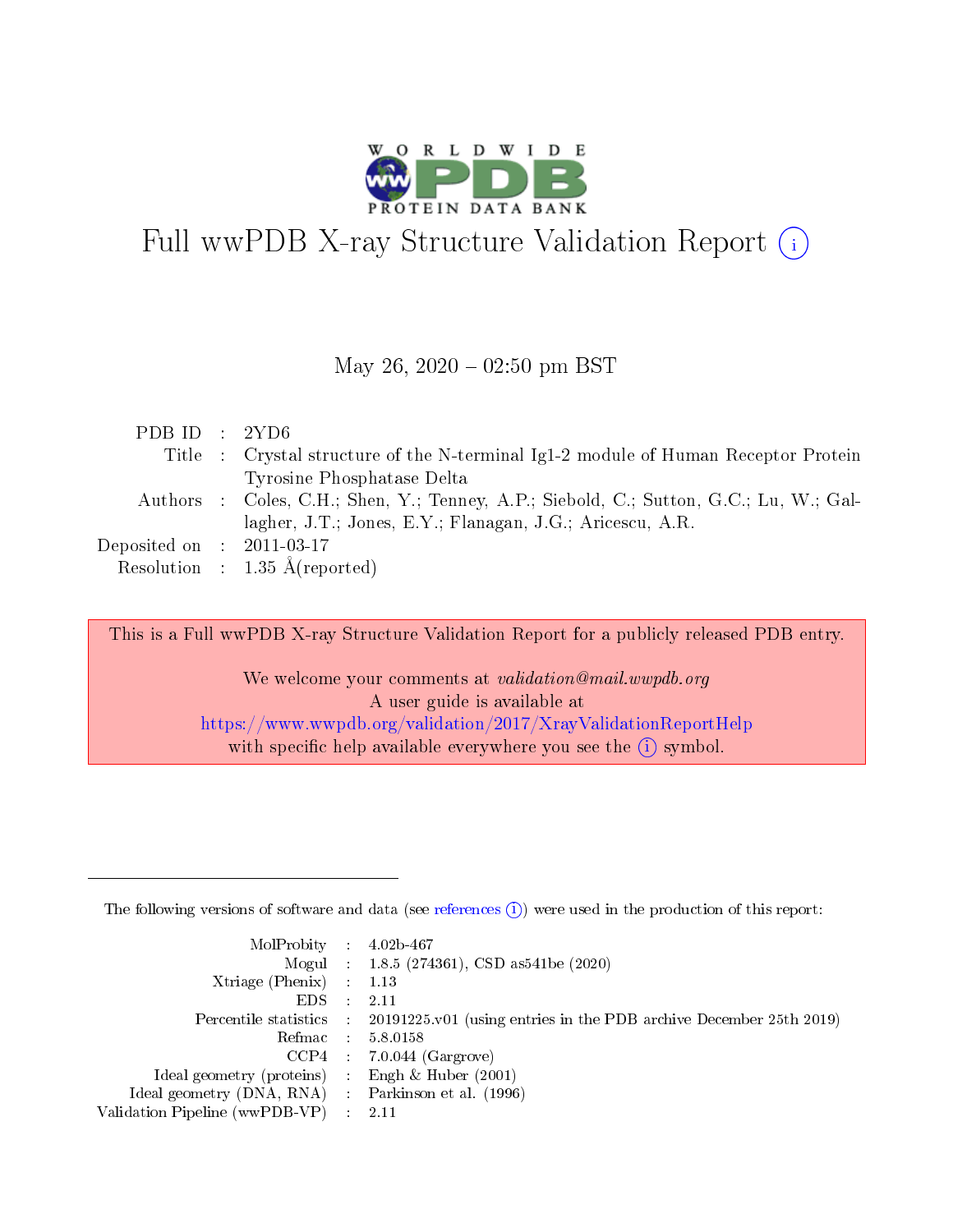# 1 [O](https://www.wwpdb.org/validation/2017/XrayValidationReportHelp#overall_quality)verall quality at a glance  $(i)$

The following experimental techniques were used to determine the structure: X-RAY DIFFRACTION

The reported resolution of this entry is 1.35 Å.

Percentile scores (ranging between 0-100) for global validation metrics of the entry are shown in the following graphic. The table shows the number of entries on which the scores are based.



| Metric                | Whole archive<br>$(\#\text{Entries})$ | Similar resolution<br>$(\#\text{Entries},\,\text{resolution}\,\,\text{range}(\textup{\AA}))$ |  |  |
|-----------------------|---------------------------------------|----------------------------------------------------------------------------------------------|--|--|
| $R_{free}$            | 130704                                | $1509(1.38-1.34)$                                                                            |  |  |
| Clashscore            | 141614                                | $1551(1.38-1.34)$                                                                            |  |  |
| Ramachandran outliers | 138981                                | $\overline{1530}$ $(1.38-1.34)$                                                              |  |  |
| Sidechain outliers    | 138945                                | $1530(1.38-1.34)$                                                                            |  |  |
| RSRZ outliers         | 127900                                | $1487(1.38-1.34)$                                                                            |  |  |

The table below summarises the geometric issues observed across the polymeric chains and their fit to the electron density. The red, orange, yellow and green segments on the lower bar indicate the fraction of residues that contain outliers for  $>=3, 2, 1$  and 0 types of geometric quality criteria respectively. A grey segment represents the fraction of residues that are not modelled. The numeric value for each fraction is indicated below the corresponding segment, with a dot representing fractions  $\epsilon=5\%$  The upper red bar (where present) indicates the fraction of residues that have poor fit to the electron density. The numeric value is given above the bar.

| Mol       | $\sim$ $\sim$<br>hain | Length | Quality of chain |    |    |  |  |  |  |
|-----------|-----------------------|--------|------------------|----|----|--|--|--|--|
|           |                       | ດ1 ດ   | %                |    |    |  |  |  |  |
| <u>д.</u> | . .                   | 414    | 84%              | 7% | 8% |  |  |  |  |

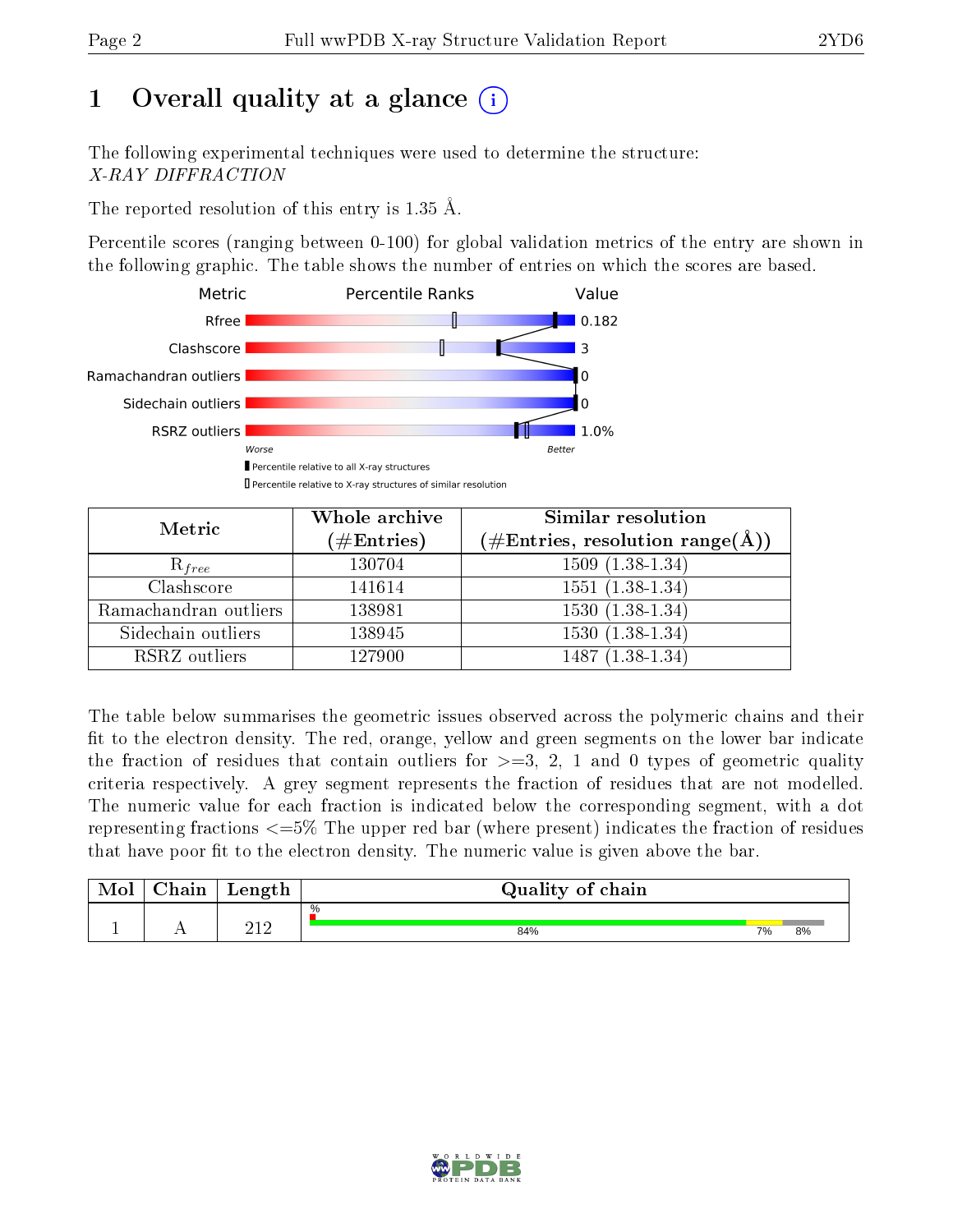# 2 Entry composition (i)

There are 4 unique types of molecules in this entry. The entry contains 1925 atoms, of which 0 are hydrogens and 0 are deuteriums.

In the tables below, the ZeroOcc column contains the number of atoms modelled with zero occupancy, the AltConf column contains the number of residues with at least one atom in alternate conformation and the Trace column contains the number of residues modelled with at most 2 atoms.

Molecule 1 is a protein called PTPRD PROTEIN.

| Mol | Chain | Residues | $\rm{Atoms}$ |          |  |         | $\text{ZeroOcc}$   AltConf   Trace |  |    |  |
|-----|-------|----------|--------------|----------|--|---------|------------------------------------|--|----|--|
|     |       |          | <b>Total</b> |          |  |         |                                    |  |    |  |
|     |       | 195      | $1657\,$     | $1039\,$ |  | 294 316 |                                    |  | 25 |  |

There are 12 discrepancies between the modelled and reference sequences:

| Chain | Residue | Modelled   | Actual | Comment        | Reference       |
|-------|---------|------------|--------|----------------|-----------------|
| А     | 18      | GLU        |        | expression tag | UNP Q3KPJ2      |
| A     | 19      | <b>THR</b> |        | expression tag | UNP Q3KPJ2      |
| А     | 20      | <b>GLY</b> |        | expression tag | UNP Q3KPJ2      |
| А     | 221     | <b>GLY</b> |        | expression tag | UNP Q3KPJ2      |
| A     | 222     | <b>THR</b> |        | expression tag | UNP Q3KPJ2      |
| А     | 223     | LYS        |        | expression tag | UNP Q3KPJ2      |
| А     | 224     | HIS        |        | expression tag | UNP Q3KPJ2      |
| A     | 225     | HIS        |        | expression tag | UNP Q3KPJ2      |
| А     | 226     | <b>HIS</b> |        | expression tag | UNP Q3KPJ2      |
| A     | 227     | <b>HIS</b> |        | expression tag | UNP Q3KPJ2      |
| А     | 228     | HIS        |        | expression tag | UNP Q3KPJ2      |
| А     | 229     | HIS        |        | expression tag | Q3KP J2<br>UNP. |

Molecule 2 is CHLORIDE ION (three-letter code: CL) (formula: Cl).

|  | $\text{Mol}$   Chain   Residues | Atoms | ZeroOcc   AltConf |  |
|--|---------------------------------|-------|-------------------|--|
|  |                                 | Total |                   |  |

• Molecule 3 is CITRATE ANION (three-letter code: FLC) (formula:  $C_6H_5O_7$ ).

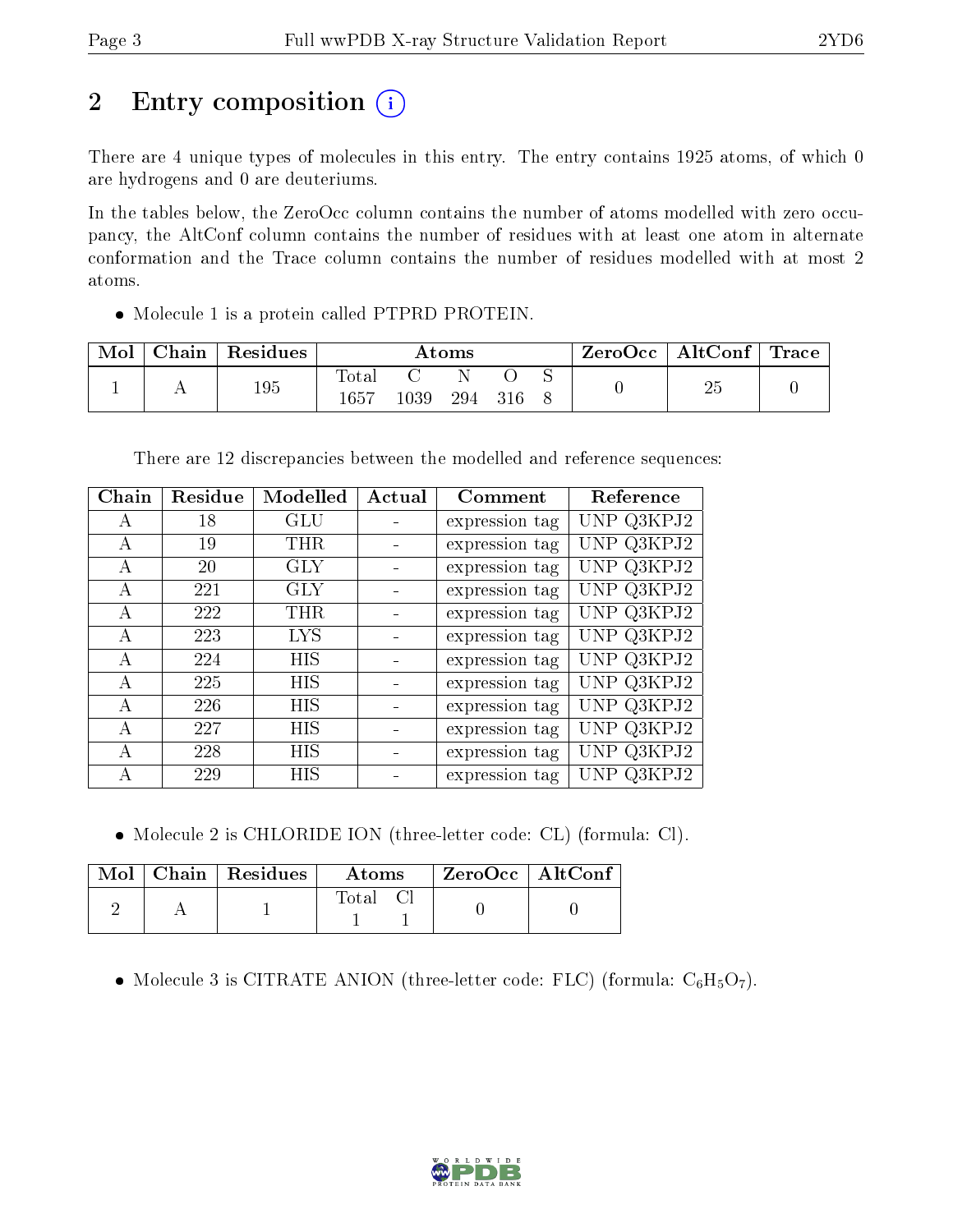

|  | $\text{Mol}$   Chain   Residues | Atoms   |  |  | $\rm ZeroOcc \mid AltConf$ |  |
|--|---------------------------------|---------|--|--|----------------------------|--|
|  |                                 | Total C |  |  |                            |  |

 $\bullet\,$  Molecule 4 is water.

| Mol | $\mid$ Chain $\mid$ Residues | Atoms                     | $\rm ZeroOcc$   Alt $\rm Conf$ |  |
|-----|------------------------------|---------------------------|--------------------------------|--|
|     | 254                          | $\rm Total$<br>254<br>254 |                                |  |

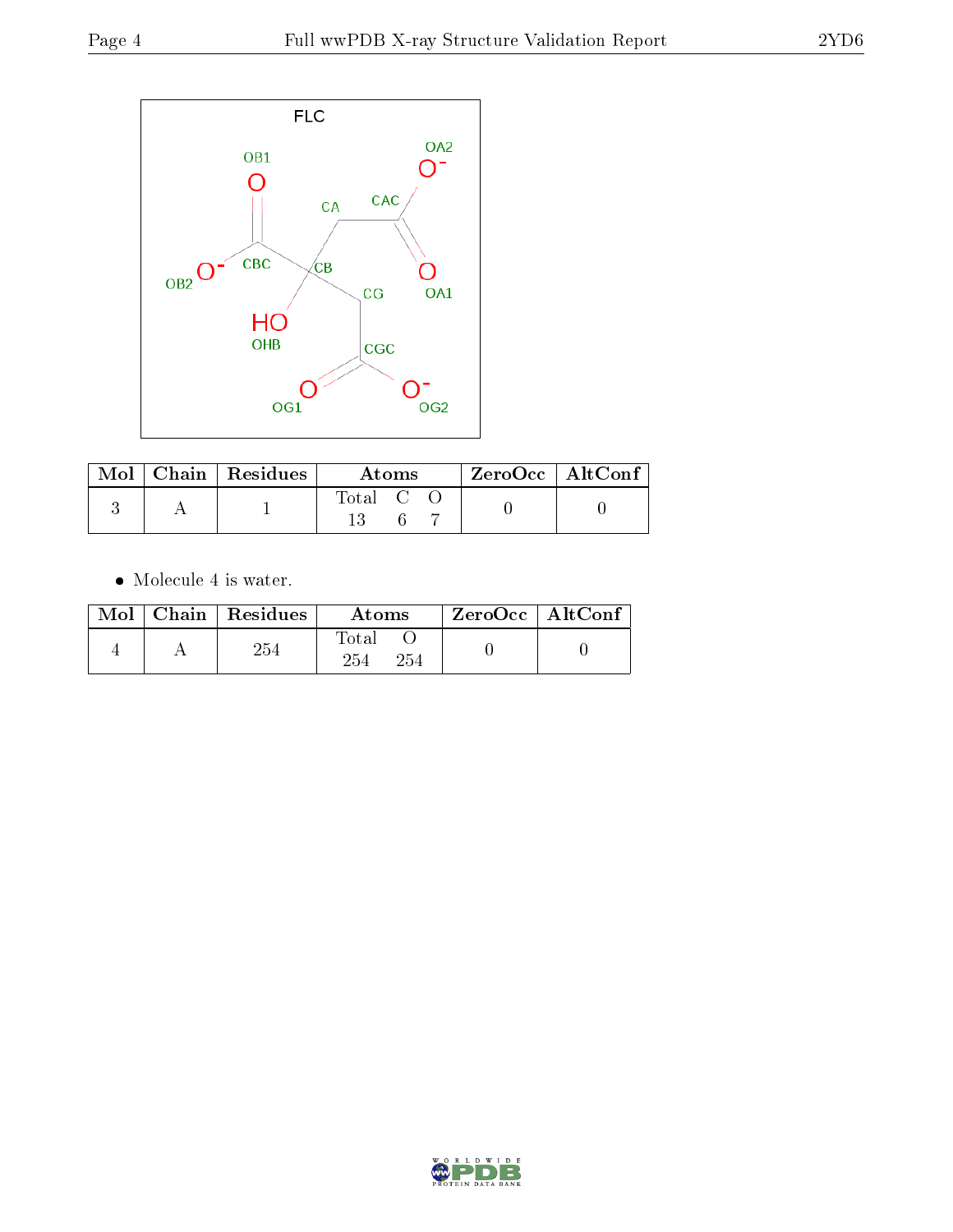# 3 Residue-property plots  $(i)$

These plots are drawn for all protein, RNA and DNA chains in the entry. The first graphic for a chain summarises the proportions of the various outlier classes displayed in the second graphic. The second graphic shows the sequence view annotated by issues in geometry and electron density. Residues are color-coded according to the number of geometric quality criteria for which they contain at least one outlier: green  $= 0$ , yellow  $= 1$ , orange  $= 2$  and red  $= 3$  or more. A red dot above a residue indicates a poor fit to the electron density (RSRZ  $> 2$ ). Stretches of 2 or more consecutive residues without any outlier are shown as a green connector. Residues present in the sample, but not in the model, are shown in grey.

• Molecule 1: PTPRD PROTEIN



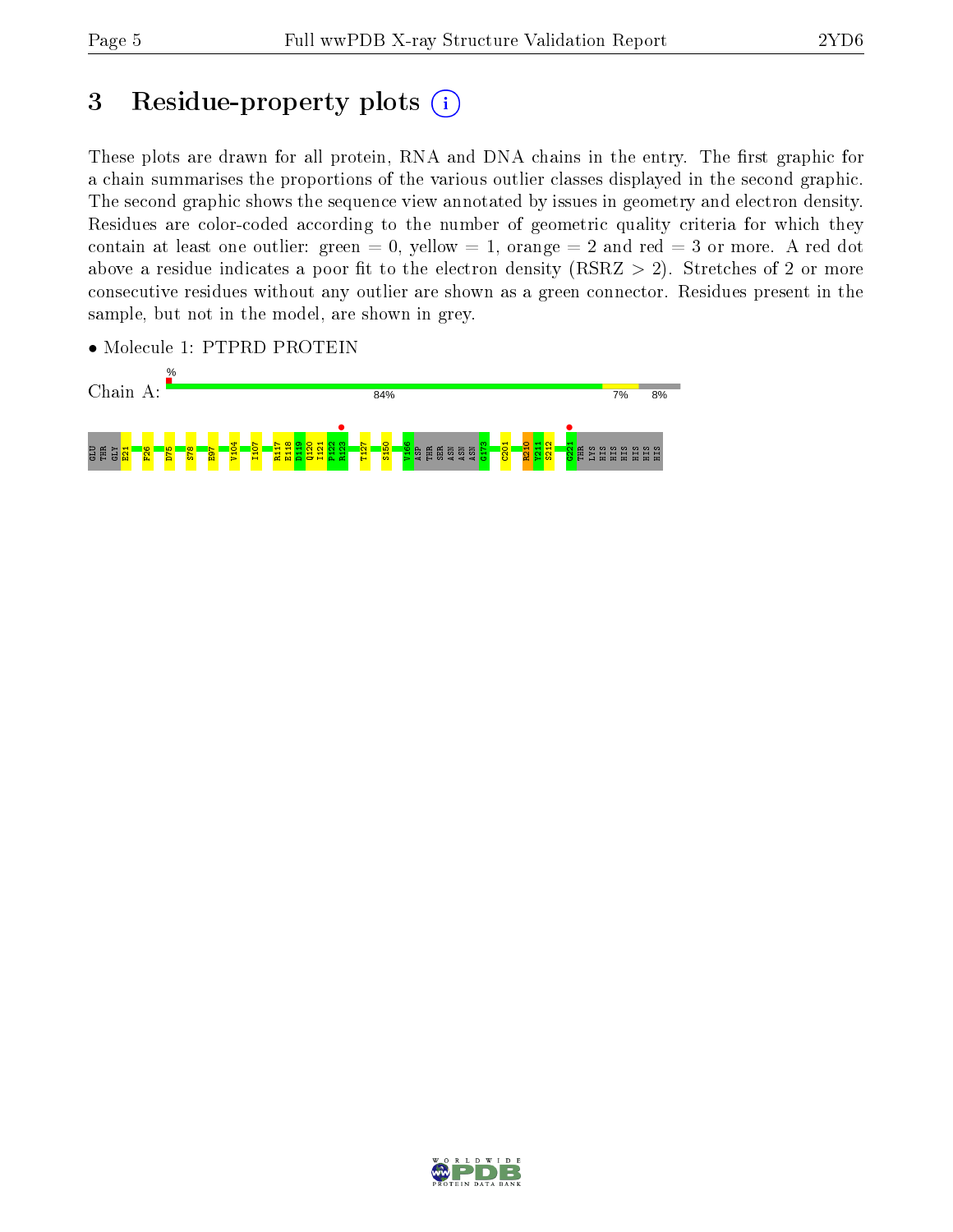## 4 Data and refinement statistics  $(i)$

| Property                                                             | Value                                              | Source     |
|----------------------------------------------------------------------|----------------------------------------------------|------------|
| Space group                                                          | P 32 2 1                                           | Depositor  |
| Cell constants                                                       | $48.71\text{\AA}$<br>48.71Å<br>145.91Å             |            |
| a, b, c, $\alpha$ , $\beta$ , $\gamma$                               | $90.00^\circ$<br>$120.00^{\circ}$<br>$90.00^\circ$ | Depositor  |
| Resolution $(A)$                                                     | $-1.35$<br>48.64                                   | Depositor  |
|                                                                      | 48.64<br>$-1.35$                                   | <b>EDS</b> |
| % Data completeness                                                  | 99.9 (48.64-1.35)                                  | Depositor  |
| (in resolution range)                                                | $95.7(48.64-1.35)$                                 | <b>EDS</b> |
| $\mathrm{R}_{merge}$                                                 | 0.11                                               | Depositor  |
| $\mathrm{R}_{sym}$                                                   | (Not available)                                    | Depositor  |
| $\sqrt{I/\sigma(I)} > 1$                                             | $1.14$ (at 1.35Å)                                  | Xtriage    |
| Refinement program                                                   | <b>REFMAC 5.6.0077</b>                             | Depositor  |
|                                                                      | 0.141, 0.171                                       | Depositor  |
| $R, R_{free}$                                                        | 0.150<br>0.182<br>$\mathbf{A}$                     | DCC        |
| $R_{free}$ test set                                                  | $\overline{2155}$ reflections $(4.99\%)$           | wwPDB-VP   |
| Wilson B-factor $(A^2)$                                              | 10.2                                               | Xtriage    |
| Anisotropy                                                           | 0.162                                              | Xtriage    |
| Bulk solvent $k_{sol}(e/\mathring{A}^3)$ , $B_{sol}(\mathring{A}^2)$ | $0.39$ , $40.9$                                    | <b>EDS</b> |
| $\overline{L-test for}$ twinning <sup>2</sup>                        | $< L >$ = 0.50, $< L2$ > = 0.33                    | Xtriage    |
| Estimated twinning fraction                                          | $0.036$ for $-h,-k,l$                              | Xtriage    |
| $F_o, F_c$ correlation                                               | 0.97                                               | <b>EDS</b> |
| Total number of atoms                                                | 1925                                               | wwPDB-VP   |
| Average B, all atoms $(A^2)$                                         | 14.0                                               | wwPDB-VP   |

Xtriage's analysis on translational NCS is as follows: The largest off-origin peak in the Patterson function is  $8.04\%$  of the height of the origin peak. No significant pseudotranslation is detected.

<sup>&</sup>lt;sup>2</sup>Theoretical values of  $\langle |L| \rangle$ ,  $\langle L^2 \rangle$  for acentric reflections are 0.5, 0.333 respectively for untwinned datasets, and 0.375, 0.2 for perfectly twinned datasets.



<span id="page-5-1"></span><span id="page-5-0"></span><sup>1</sup> Intensities estimated from amplitudes.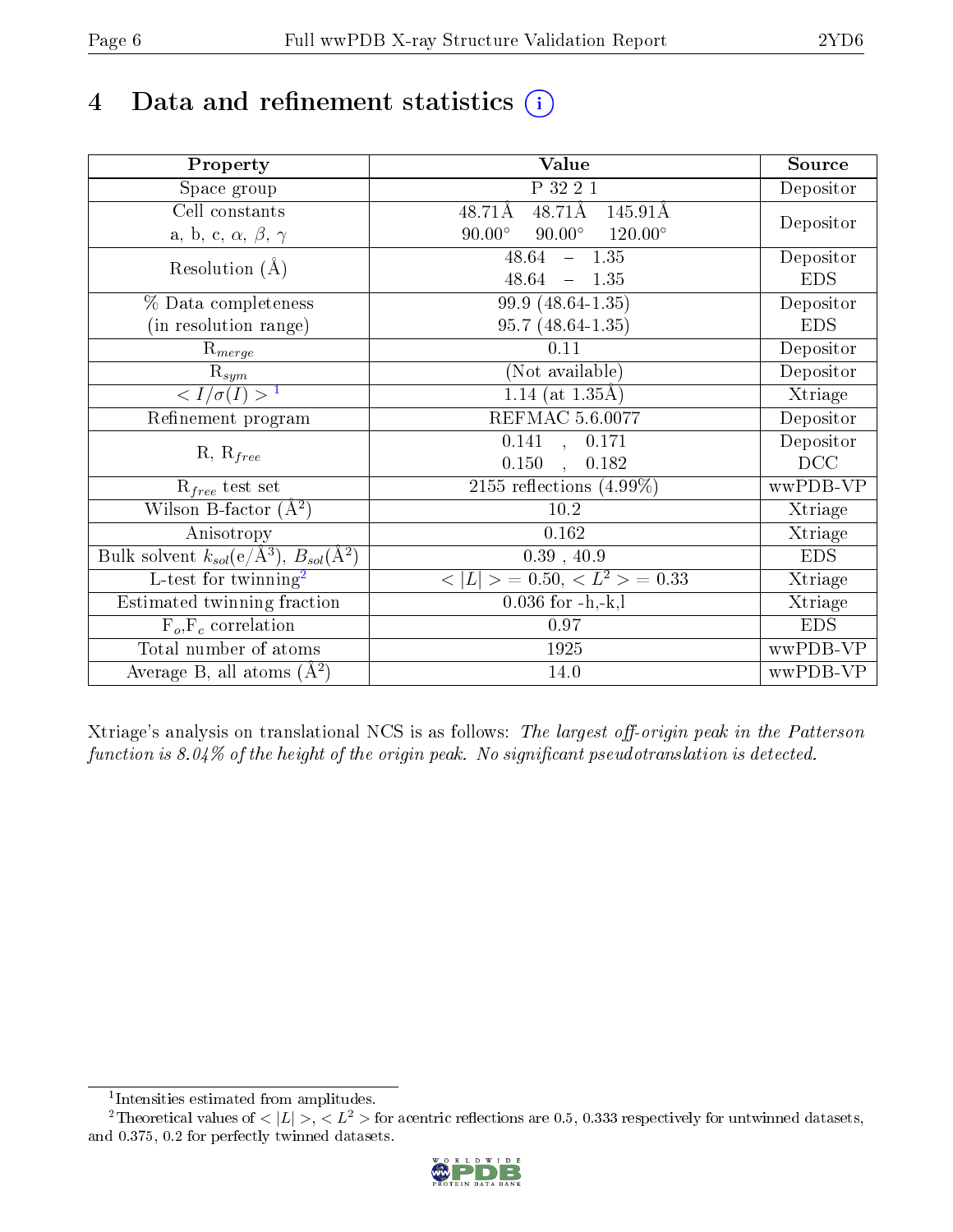# 5 Model quality  $(i)$

## 5.1 Standard geometry  $(i)$

Bond lengths and bond angles in the following residue types are not validated in this section: FLC, CL

The Z score for a bond length (or angle) is the number of standard deviations the observed value is removed from the expected value. A bond length (or angle) with  $|Z| > 5$  is considered an outlier worth inspection. RMSZ is the root-mean-square of all Z scores of the bond lengths (or angles).

| $Mol$   Chain |      | Bond lengths                   | Bond angles |                   |  |
|---------------|------|--------------------------------|-------------|-------------------|--|
|               |      | RMSZ $\mid \#Z \mid >5$   RMSZ |             | $\# Z  > 5$       |  |
|               | 0.59 | 0/1737                         | 0.77        | $1/2347$ $(0.0\%$ |  |

There are no bond length outliers.

All (1) bond angle outliers are listed below:

| $\parallel$ Mol $\parallel$ Chain $\parallel$ Res $\parallel$ Type $\parallel$ |     | Atoms                          | $\vert$ Observed $(^\circ)$ $\vert$ Ideal $(^\circ)$ |        |
|--------------------------------------------------------------------------------|-----|--------------------------------|------------------------------------------------------|--------|
|                                                                                | 210 | $+$ ARG $+$ NE-CZ-NH1 $+$ 5.46 | $123.03\,$                                           | 120 30 |

There are no chirality outliers.

There are no planarity outliers.

### $5.2$  Too-close contacts  $(i)$

In the following table, the Non-H and H(model) columns list the number of non-hydrogen atoms and hydrogen atoms in the chain respectively. The H(added) column lists the number of hydrogen atoms added and optimized by MolProbity. The Clashes column lists the number of clashes within the asymmetric unit, whereas Symm-Clashes lists symmetry related clashes.

|  |      |      | Mol   Chain   Non-H   H(model)   H(added)   Clashes   Symm-Clashes |
|--|------|------|--------------------------------------------------------------------|
|  | 1657 | 1702 |                                                                    |
|  |      |      |                                                                    |
|  |      |      |                                                                    |
|  | 254  |      |                                                                    |
|  | 1925 | 1707 |                                                                    |

The all-atom clashscore is defined as the number of clashes found per 1000 atoms (including hydrogen atoms). The all-atom clashscore for this structure is 3.

All (10) close contacts within the same asymmetric unit are listed below, sorted by their clash

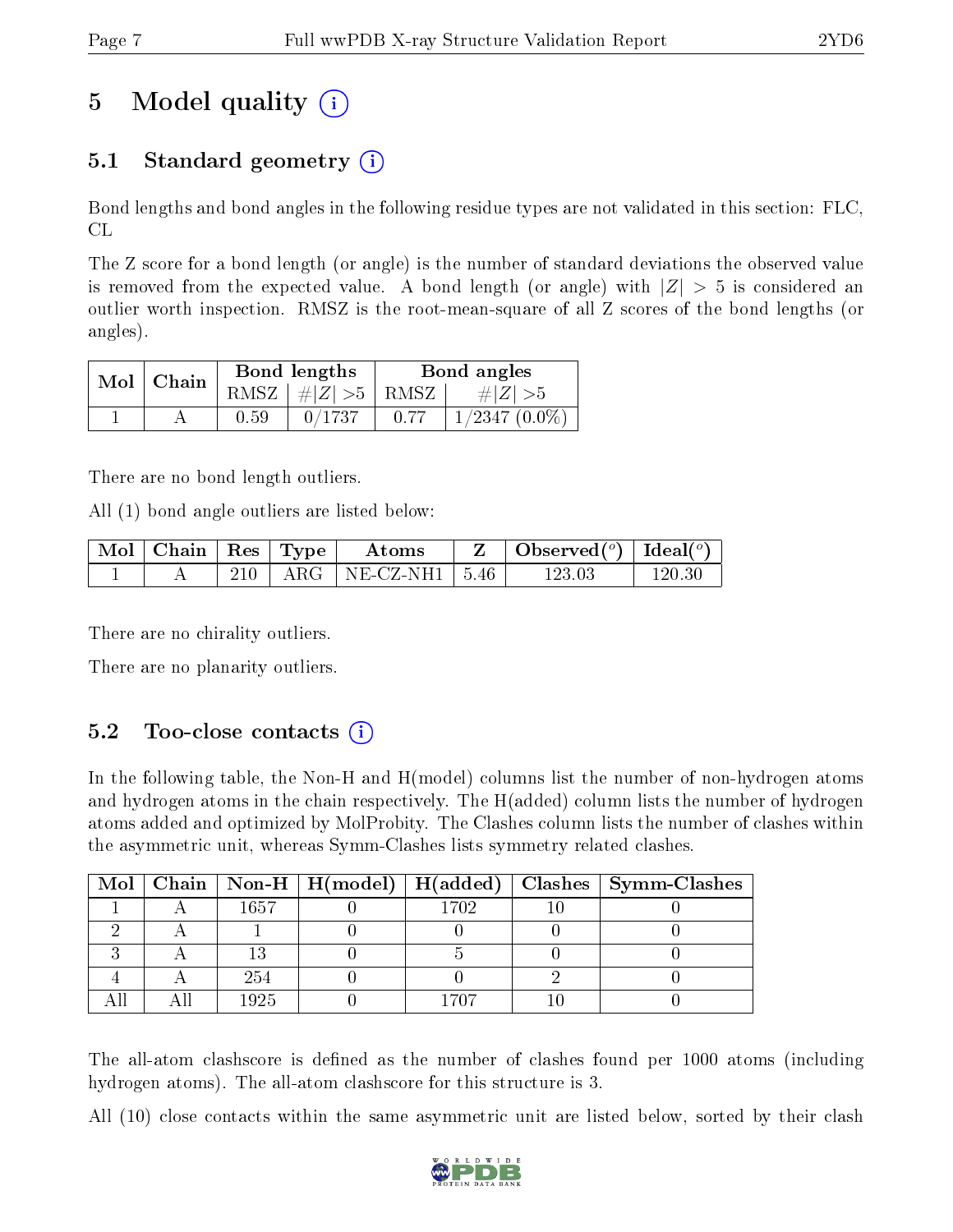| Atom-1              | Atom-2                    | Interatomic<br>distance $(\AA)$ | Clash<br>overlap $(A)$ |
|---------------------|---------------------------|---------------------------------|------------------------|
| 1:A:127[B]:THR:CG2  | 1:A:150[B]:SER:OG         | 2.40                            | 0.69                   |
| 1:A:21:GLU:HB3      | 1:A:104:VAL:HG21          | 1.87                            | 0.57                   |
| 1: A:75:ASP:OD2     | 1:A:78[B]:SER:OG          | 2.28                            | 0.51                   |
| 1:A:117:ARG:HD3     | 1:A:120[A]:GLN:NE2        | 2.28                            | 0.48                   |
| 1:A:97:GLU:OE1      | 4: A:2127:HOH:O           | 2.20                            | 0.48                   |
| 1:A:118:GLU:HA      | 1:A:121[B]:ILE:CD1        | 2.43                            | 0.47                   |
| 1:A:127[B]:THR:HG21 | 1:A:150[B]: <b>SER:OG</b> | 2.11                            | 0.47                   |
| 1:A:201[B]:CYS:SG   | 1:A:212:SER:HB3           | 2.57                            | 0.44                   |
| 1: A:210:ARG:NH1    | 4:A:2239:HOH:O            | 2.43                            | 0.41                   |
| 1:A:26:PHE:CE2      | 1:A:107[B]:ILE:HD12       | 2.55                            | 0.41                   |

magnitude.

There are no symmetry-related clashes.

### 5.3 Torsion angles (i)

#### 5.3.1 Protein backbone (i)

In the following table, the Percentiles column shows the percent Ramachandran outliers of the chain as a percentile score with respect to all X-ray entries followed by that with respect to entries of similar resolution.

The Analysed column shows the number of residues for which the backbone conformation was analysed, and the total number of residues.

| Mol   Chain | $\boldsymbol{\mathrm{Analysed}}$         | Favoured   Allowed   Outliers   Percentiles |  |                                                            |  |
|-------------|------------------------------------------|---------------------------------------------|--|------------------------------------------------------------|--|
|             | $215/212$ (101\%)   211 (98\%)   4 (2\%) |                                             |  | $\begin{array}{ c c c c }\n\hline\n100 & 100\n\end{array}$ |  |

There are no Ramachandran outliers to report.

#### 5.3.2 Protein sidechains  $(i)$

In the following table, the Percentiles column shows the percent sidechain outliers of the chain as a percentile score with respect to all X-ray entries followed by that with respect to entries of similar resolution.

The Analysed column shows the number of residues for which the sidechain conformation was analysed, and the total number of residues.

| Mol   Chain | Analysed                         | Rotameric   Outliers   Percentiles |  |                 |  |  |
|-------------|----------------------------------|------------------------------------|--|-----------------|--|--|
|             | $192/183(105\%)$   192 $(100\%)$ |                                    |  | $\vert$ 100 100 |  |  |

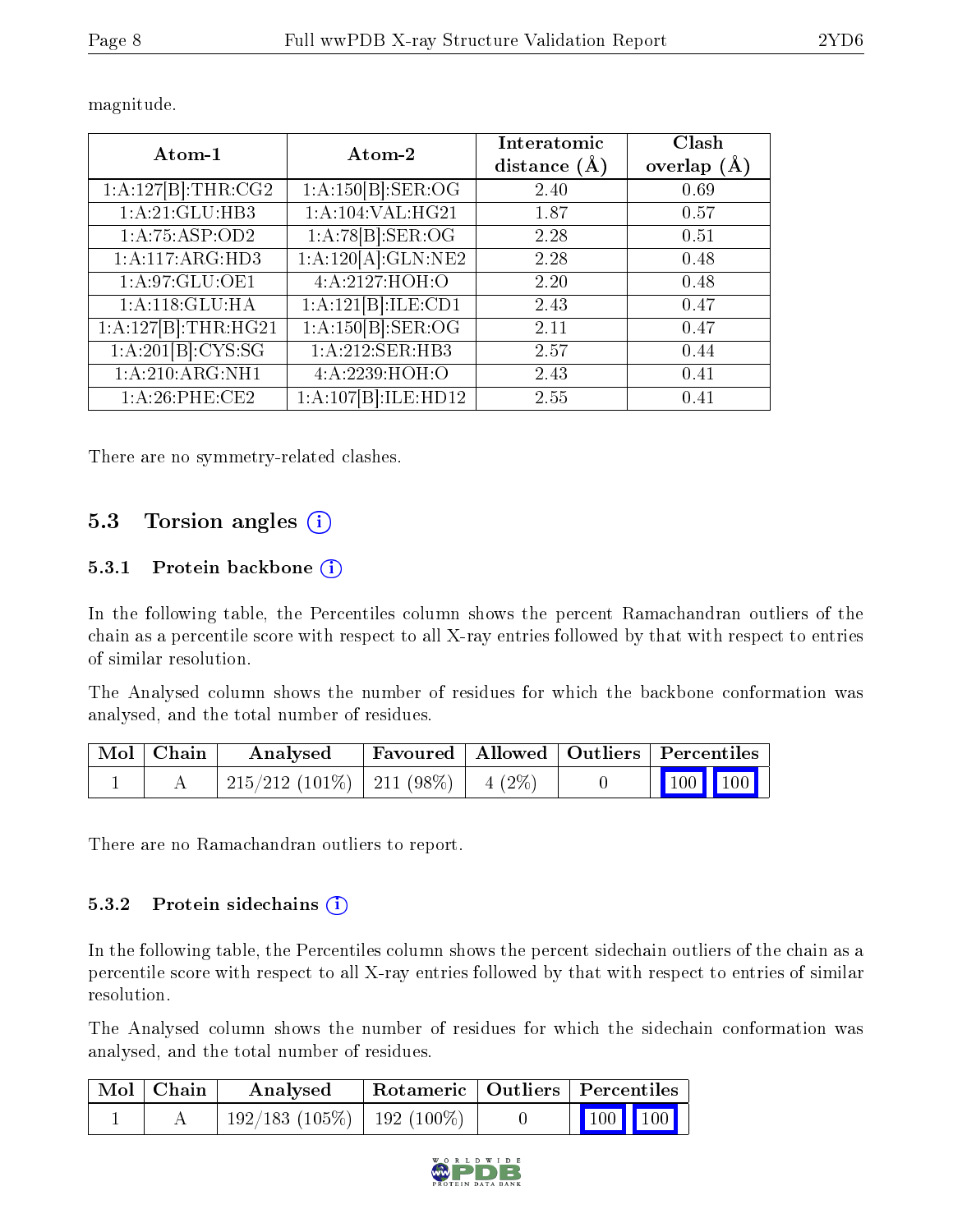There are no protein residues with a non-rotameric sidechain to report.

Some sidechains can be flipped to improve hydrogen bonding and reduce clashes. There are no such sidechains identified.

#### $5.3.3$  RNA  $(i)$

There are no RNA molecules in this entry.

#### 5.4 Non-standard residues in protein, DNA, RNA chains (i)

There are no non-standard protein/DNA/RNA residues in this entry.

#### 5.5 Carbohydrates (i)

There are no carbohydrates in this entry.

### 5.6 Ligand geometry  $(i)$

Of 2 ligands modelled in this entry, 1 is monoatomic - leaving 1 for Mogul analysis.

In the following table, the Counts columns list the number of bonds (or angles) for which Mogul statistics could be retrieved, the number of bonds (or angles) that are observed in the model and the number of bonds (or angles) that are defined in the Chemical Component Dictionary. The Link column lists molecule types, if any, to which the group is linked. The Z score for a bond length (or angle) is the number of standard deviations the observed value is removed from the expected value. A bond length (or angle) with  $|Z| > 2$  is considered an outlier worth inspection. RMSZ is the root-mean-square of all Z scores of the bond lengths (or angles).

| $\mathbf{Mol}_{\perp}$ |              | $\perp$ Type   Chain   Res |      | Link                     | Bond lengths |      |                                                                   | Bond angles |      |                       |
|------------------------|--------------|----------------------------|------|--------------------------|--------------|------|-------------------------------------------------------------------|-------------|------|-----------------------|
|                        |              |                            |      |                          |              |      | Counts   RMSZ $\mid \#  Z  > 2$   Counts   RMSZ $\mid \#  Z  > 2$ |             |      |                       |
|                        | $_{\rm FLC}$ |                            | 1223 | $\overline{\phantom{a}}$ | 3,12,12      | 3.93 | $\vert 3(100\%) \vert 3,17,17 \vert$                              |             | 1.71 | $\mid$ 1 (33%) $\mid$ |

In the following table, the Chirals column lists the number of chiral outliers, the number of chiral centers analysed, the number of these observed in the model and the number defined in the Chemical Component Dictionary. Similar counts are reported in the Torsion and Rings columns. '-' means no outliers of that kind were identified.

|       |        |                          | Mol   Type   Chain   Res   Link   Chirals   Torsions   Rings |                          |
|-------|--------|--------------------------|--------------------------------------------------------------|--------------------------|
| $FLC$ | $1223$ | <b>Contract Contract</b> | $\mid$ 4/6/16/16 $\mid$                                      | <b>Contract Contract</b> |

All (3) bond length outliers are listed below:

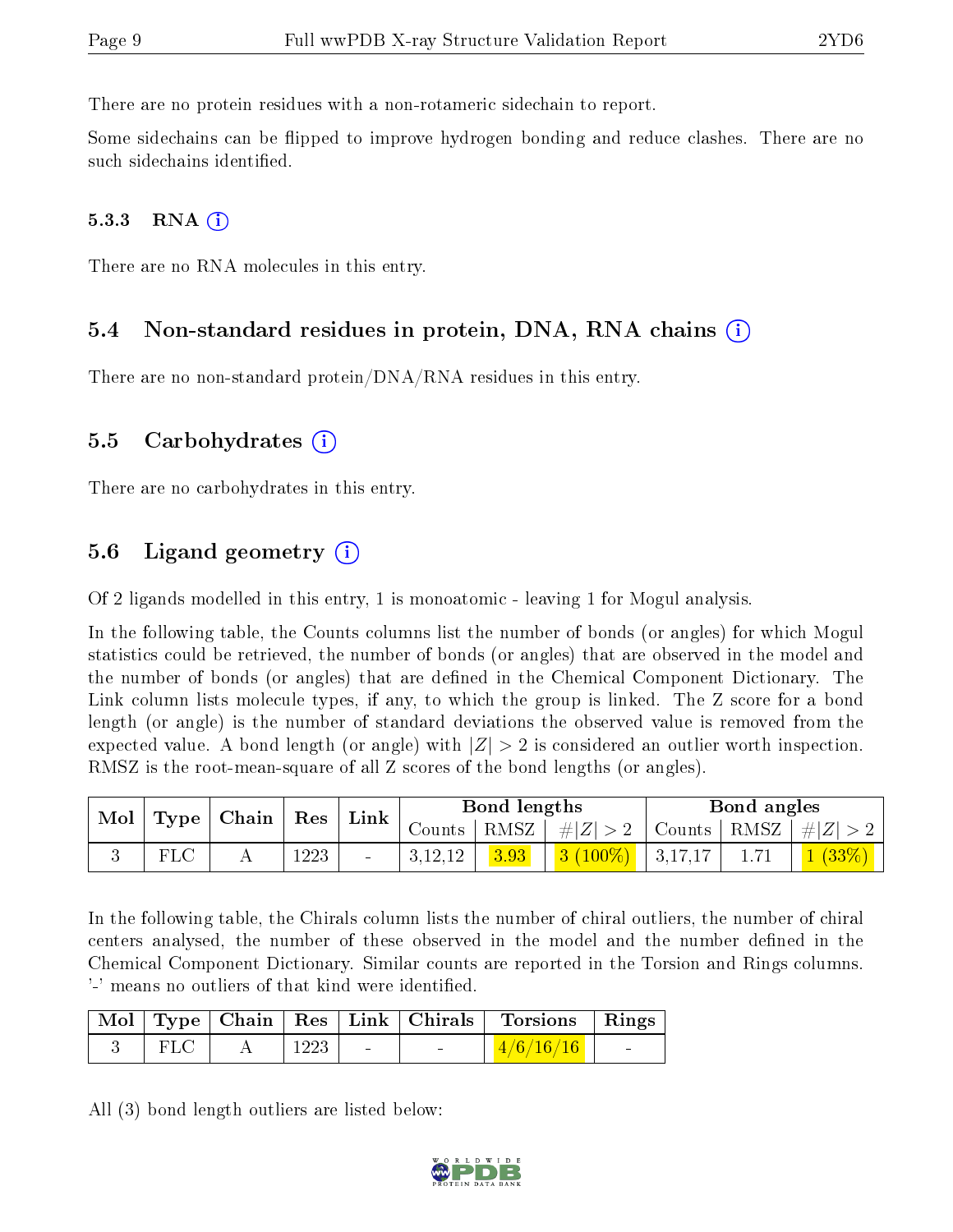| Mol |      |       | $\vert$ Chain $\vert$ Res $\vert$ Type $\vert$ Atoms | $\mathbf{Z}$ | $\mid$ Observed( $\AA$ ) $\mid$ Ideal( $\AA$ ) $\mid$ |      |
|-----|------|-------|------------------------------------------------------|--------------|-------------------------------------------------------|------|
|     | 1223 | FLC - | CA-CB                                                | $-5.02$      |                                                       | - 54 |
|     | 1223 | FLC   | $CG-CB$                                              | $-3.30$      | 1.50                                                  | ' 54 |
|     | 1223 | FLC   | ' OHB-CB                                             | - 3.20       | -48                                                   | .43  |

All (1) bond angle outliers are listed below:

| $\sqrt{\text{Mol}}$   Chain   Res   Type |      |     | Atoms                         | Observed( $^o$ )   Ideal( $^o$ ) |        |
|------------------------------------------|------|-----|-------------------------------|----------------------------------|--------|
|                                          | 1223 | FLC | $\vert$ CG-CB-CA $\vert$ 2.23 | $115.29\,$                       | 109.33 |

There are no chirality outliers.

All (4) torsion outliers are listed below:

| Mol | $\mid$ Chain | Res  | Type | Atoms         |
|-----|--------------|------|------|---------------|
|     |              | 1223 | FLC  | CAC-CA-CB-CBC |
|     |              | 1223 | FLC. | CA-CB-CG-CGC  |
| 3   |              | 1223 | FLC. | CAC-CA-CB-OHB |
|     |              | 1223 | FLC. | OHB-CB-CG-CGC |

There are no ring outliers.

No monomer is involved in short contacts.

## 5.7 [O](https://www.wwpdb.org/validation/2017/XrayValidationReportHelp#nonstandard_residues_and_ligands)ther polymers (i)

There are no such residues in this entry.

## 5.8 Polymer linkage issues (i)

There are no chain breaks in this entry.

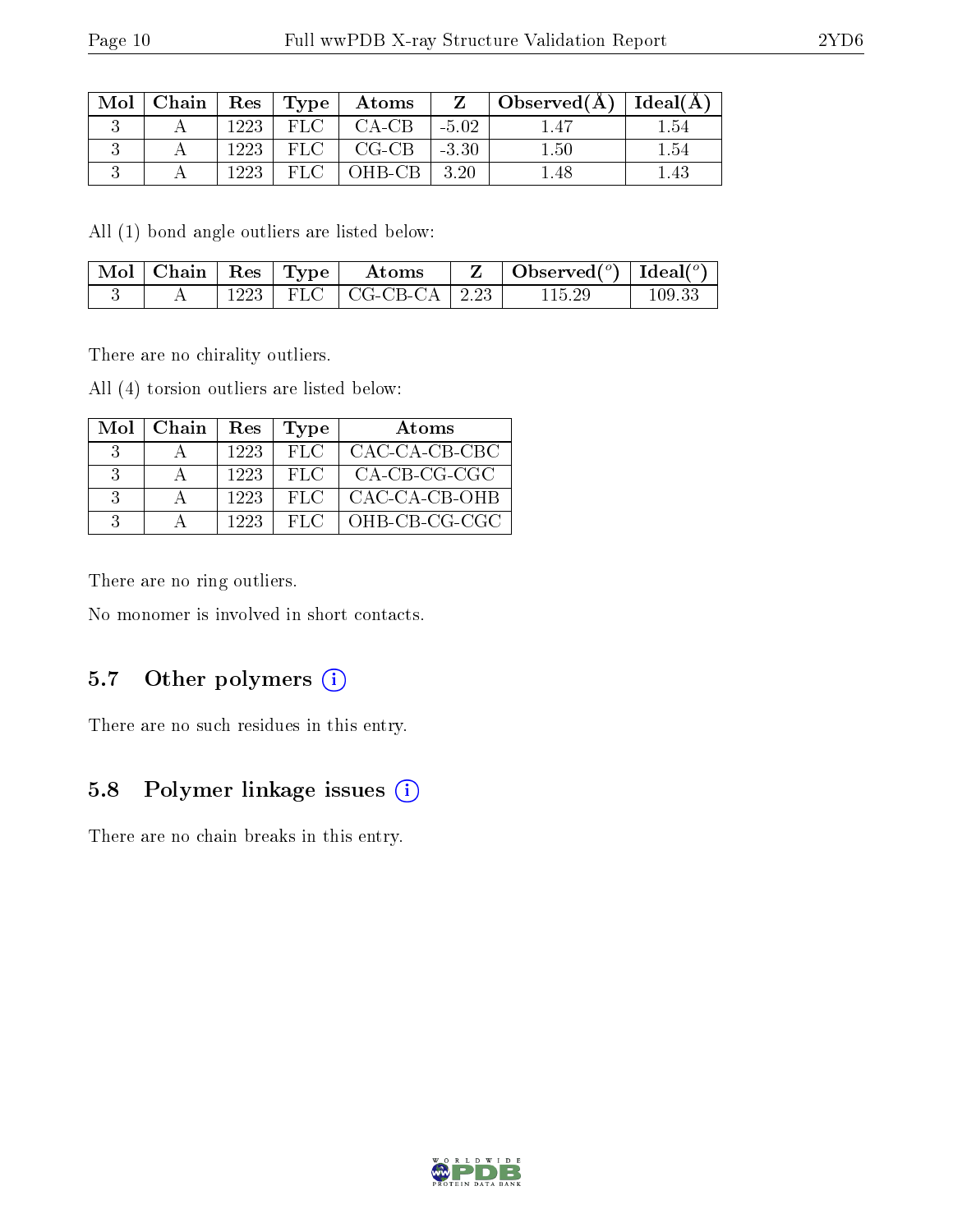## 6 Fit of model and data  $\circ$

## 6.1 Protein, DNA and RNA chains (i)

In the following table, the column labelled  $#RSRZ>2'$  contains the number (and percentage) of RSRZ outliers, followed by percent RSRZ outliers for the chain as percentile scores relative to all X-ray entries and entries of similar resolution. The OWAB column contains the minimum, median,  $95<sup>th</sup>$  percentile and maximum values of the occupancy-weighted average B-factor per residue. The column labelled  $Q< 0.9$  lists the number of (and percentage) of residues with an average occupancy less than 0.9.

| $\mid$ Mol $\mid$ Chain | Analysed        | $<$ RSRZ $>$ | $\#\text{RSRZ}\text{>2}$                 | $\mid$ OWAB(Å <sup>2</sup> ) $\mid$ Q<0.9 $\mid$ |  |
|-------------------------|-----------------|--------------|------------------------------------------|--------------------------------------------------|--|
|                         | $195/212(91\%)$ | $-0.06$      | $\mid$ 2 (1%) 82 85 5, 11, 26, 46 1 (0%) |                                                  |  |

All (2) RSRZ outliers are listed below:

| Mol | Chain | $\mid$ Res |                                                   | $\pm {\rm Type \,} \mid {\rm \overline{RSRZ}} \rangle$ |
|-----|-------|------------|---------------------------------------------------|--------------------------------------------------------|
|     |       | 123        | ARG                                               |                                                        |
|     |       | 221        | $\lceil \cdot \cdot \rceil$ $\lceil \cdot \rceil$ |                                                        |

### 6.2 Non-standard residues in protein, DNA, RNA chains  $(i)$

There are no non-standard protein/DNA/RNA residues in this entry.

### 6.3 Carbohydrates (i)

There are no carbohydrates in this entry.

### 6.4 Ligands  $(i)$

In the following table, the Atoms column lists the number of modelled atoms in the group and the number defined in the chemical component dictionary. The B-factors column lists the minimum, median,  $95<sup>th</sup>$  percentile and maximum values of B factors of atoms in the group. The column labelled  $Q < 0.9$  lists the number of atoms with occupancy less than 0.9.

| $^+$ Mol $\,$ |  |      |       |          |      | Type   Chain   Res   Atoms   RSCC   RSR   B-factors $(A^2)$   Q<0.9 |  |
|---------------|--|------|-------|----------|------|---------------------------------------------------------------------|--|
|               |  | 1223 | 13/13 | 0.86     | 0.16 | 17, 23, 27, 32                                                      |  |
|               |  | 1222 |       | $1.00\,$ | 0.04 | 16, 16, 16, 16                                                      |  |